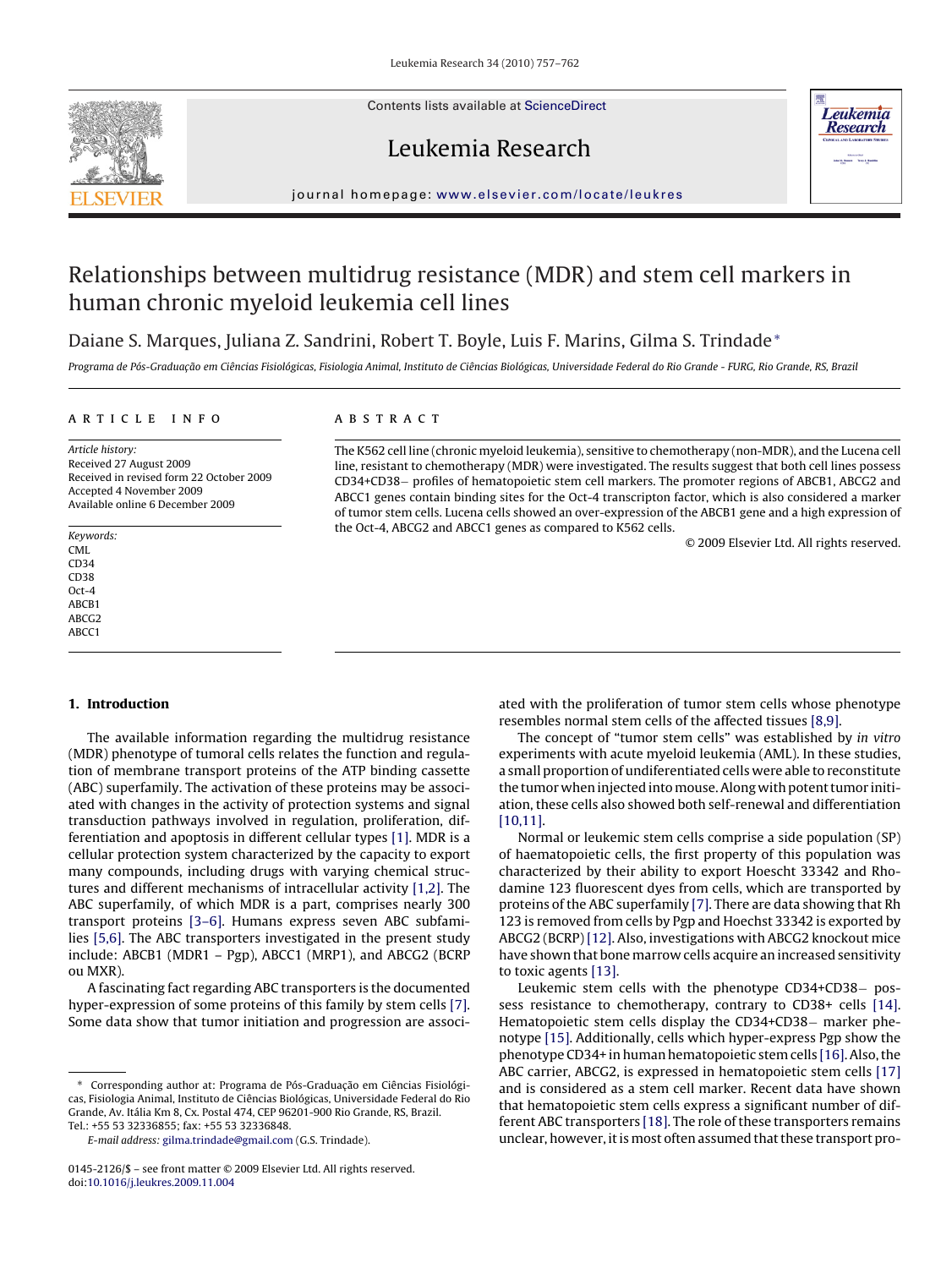teins play an important role in protecting both normal and tumor stem cells against toxic substances [\[7,12\].](#page-4-0)

It as also been suggested that ABC transporters may be involved in the regulation of key processes of stem cells, perhaps may be involved in their capacity for self-renewal and differentiation. This effect on differentiation is associated with the efflux of cell differentiated factors [\[19\].](#page-4-0)

In turn, the regulation of ABC proteins is closely linked to signal transduction pathways, elements which are remodeled after malignant transformation. Studies show a variety of signal transduction pathways, different transcription factors, and many molecular events are involved in the regulation of ABC transporters [\[1\]. O](#page-4-0)ct-4 is a transcription factor first described in 1990 [\[20–22\]. E](#page-4-0)xpression of this factor plays a crucial role in maintaining the self-renewing, cancer stem-cell-like, and chemoradioresistant properties in lung cancer-derived CD133+ cells [\[23\].](#page-4-0)

Oct-4, a member of the family of POU-domain transcription factors, is normally found in the totipotent and pluripotent stem cells of embryos [\[24\]. T](#page-4-0)his protein activates transcription via octamer motifs, and Oct-4 binding sites have been found in various genes [\[25,26\].](#page-4-0)

Also, Tai et al. [\[27\]](#page-4-0) showed the activation of the Oct-4 gene and the presence of its protein in several types of adult pluripotent stem cells including: kidney, breast, epithelial, pancreatic, mesenchymal, gastric and liver; as well as in tumor cell lines derived from pancreas and liver of rats and humans. This activation and expression was not observed in the normally differentiated cells derived from these stem cells. The authors suggested that adult cells that express the Oct-4 gene are potential pluripotent stem cells, andmay be the targets of carcinogenesis. Thus, instead of speculating that embryonic genes are re-expressed during carcinogenesis it is possible that the carcinogenic process prevents the down-regulation of genes such as Oct-4, which would normally begin the process of cell differentiation.

Therefore, it is clear that research on the relationship between stem cells and ABC transporters is important. Besides, many issues emerge during the consideration of this type of investigation, including the regulation of various groups of ABC transporters and the significance of the expression of these transporters in the evolution of a population of malignant cells. These proteins are highly conserved in all living cells, indicating their role in vital cell activities.

The purpose of this study was to investigate the CD34 and CD38 cell surface markers profile of hematopoietic stem cell in two cell lines, human chronic myeloid leukemia K562, chemotherapy sensitive (non-MDR), and another, selected from its parental K562, called K562-Lucena (Lucena) chemoterapy resistant (MDR). In addition to investigate representatives of the ABC transporter superfamily (ABCB1, ABCG2 and ABCC1), their gene expression and its relationship with the Oct-4 transcripition factor gene expression. Suggesting that Oct-4 may be a putative tumoral stem cell marker, and moreover, may be involved with the multidrug resistance phenotype in Lucena cells.

#### **2. Materials and methods**

#### 2.1. Cell lines and culture conditions

The cell lines were obtained from the Tumoral Immunology Laboratory at the Medical Biochemistry Institute – Federal University of Rio de Janeiro (Brazil). The cells were grown at 37 ◦C in disposable plastic flasks containing RPMI1640 (Gibco) medium supplemented with sodium bicarbonate  $(0.2 g/L)$  (Vetec), L-glutamine (0.3 g/L) (Vetec), Hepes (25 mM) (Acros), β-mercaptoethanol (5  $\times$  10<sup>-5</sup> M) (Sigma), fetal bovine serum (FBS-10%; Gibco), 1% antibiotic (penicillin –100 U/mL) and streptomycin (100 mg/mL) (Gibco) and antimicotic (amphotericin-B 0.25 mg/mL – Sigma). Lucena cells were grown under the same conditions as K562 cells, with the addition of 60 nM of vincristine (VCR – Sigma) in the culture medium. Cell viability was determined by trypan blue exclusion.

#### 2.2. Flow cytometry analysis of CD34 and CD38 cell surface marker

A single amount of  $10^6$  cells in suspension were used for the cell surface marker identification from K562, non-MDR, and Lucena, MDR cells lines. The cells were labeled with Pharmingen/BD Bioscience R-PE conjugated monoclonal anti-human CD34 antibody and Pharmingen/BD Bioscience R-PE conjugated monoclonal antihuman CD38 antibody as indicated by manufacturer. Cells were analyzed with a FACS Calibur cytometer equipped with a 488 nm argon laser (Becton Dickinson, San Diego, CA) with the CellQuest software. At least 10,000 events were collected. The negative control was cells not labeled with antibody.

#### 2.3. Oct-4 binding sites on ABC transporters gene promoters

Considering the Oct-4 core sequence in the analyzed genes, we identified sequences containing ABCB1, ABCG2 and ABCC1 proximal promoters from Gen-Bank. For the three pumps we used the Oct-4 core sequence (ATGCAAAT) identified by Tantin et al. [\[28\]. W](#page-4-0)ithin these sequences, the transcription starting point for each gene was identified and the upstream 10,000 bp were selected. The potential transcription factor-binding sites for Oct-4 were localized using the MatInspector program [\[29\].](#page-4-0)

#### 2.4. Total RNA extraction and cDNA synthesis

Total RNAs were extracted from five samples of each line cell with an amount of  $3 \times 10^6$  per sample cells according to the protocol of the manufacturer of TRIzol Reagent (Invitrogen, Brazil). The RNAs were quantified by fluorometry in a Qubit™ fluorometer, using Quanti-iT™ RNA Assay Kit (Invitrogen, Brazil). The RNA integrity was confirmed by electrophoresis in 1.5% agarose gel with ethidium bromide 0.5  $\mu$ g/mL. The RNAs were reverse transcribed to cDNA (complementary DNA) using 2 µg of total RNA, and following the protocol of the manufacturer of the reverse transcriptase enzyme (RT Superscript III, Invitrogen, Brazil).

#### 2.5. Gene expression analyses

The gene expression analyses were performed using Real-time PCR System 7300 equipment (Applied Biosystems, Brazil). Each PCR reaction had 12.5 µL final volume, containing  $6.25 \mu L$  of SYBR® Green PCR Master Mix (Applied Biosystems, Brazil),  $0.3125 \,\mu L$  of each primer,  $4.625 \,\mu L$  of Ultra Pure Water (Invitrogen, Brazil), and  $1.0 \mu L$  diluted cDNA of the line cells K562 or Lucena (1:10). The primers used in this stage were designed with basis in the consensus coding sequences database (CCDS) available at GenBank ([http://www.ncbi.nlm.nih.gov\)](http://www.ncbi.nlm.nih.gov/): Oct-4 (CCDS34391.1), ABCB1 (CCDS5608.1), ABCC1 (CCDS42122.1), ABCG2 (CCDS3628.1). The primer sequences are the following: forward Oct-4 (5 -GGGTTTTTGGGATTAAGTTCTT-CA-3 ), reverse Oct-4 (5 -GCCCCCACCCTTTGTGTT-3 ), forward ABCB1 (MDR1) (5 -TCCTCAGTCAAGTTCAGAGTCTTCA-3 ), reverse ABCB1 (MDR1) (5 -TCTCCA-CTTGATGATGTCTCTCACT-3 ), forward ABCG2 (BCRP) (5 -CCAGGTGTGCGTCA-GAATCA-3 ), reverse ABCG2 (BCRP) (5 -GGAGCTACTTAGGCCAGATTTTTG-3 ), forward ABCC1 (MRP1) (5 -GGATCTCTCCAGCCGAAGTCT-3 ) and reverse ABCC1 (MRP1) (5'-GTGATGGGAGCCAGAAGCA-3'). The β-actin gene (CCDS5341.1) was used as endogenous control for data normalization (forward  $\beta$ -actin 5'-CCACCCCACTTCTCTCTAAGGA-3', reverse β-actin: 5'-ACCTCCCCTGTGTGGACTTG-3 ).

The data normality and variance homogeneity were previously tested. The results are expressed as mean  $\pm$  S.E.M. Data were analyzed correlating expression ratio by the software REST [\[30\]](#page-4-0) and considering statistically significant  $p < 0.05$ .

#### **3. Results**

## 3.1. Cell surface markers CD34 and CD38 on K562 (non-MDR) and Lucena (MDR) cell lines

As shown in [Figs. 1A \(K562 cells\) and 2A \(Lucena cells\),](#page-2-0) both cell lines display a positive profile for the cell surface marker CD34 (CD34+). However, regarding the CD38 cell surface marker, [Figs. 1B](#page-2-0) [\(K562 cells\) and 2B \(Lucena cells\)](#page-2-0) show a negative profile (CD38−). Both K562 and Lucena cell lines exhibited similar CD34+CD38− markers profiles when compared with the left curve, which represents the negative control, not labeled with antibody.

## 3.2. Identification of Oct-4 binding sites in promoters of ABCB1, ABCG2 and ABCC1 genes

To determine the relationship between stem cells and the MDR phenotype, we analyzed 10,000 bp from the 5' regulatory regions of the ABC transporter genes (ABCB1, ABCG2 and ABCC1), in search of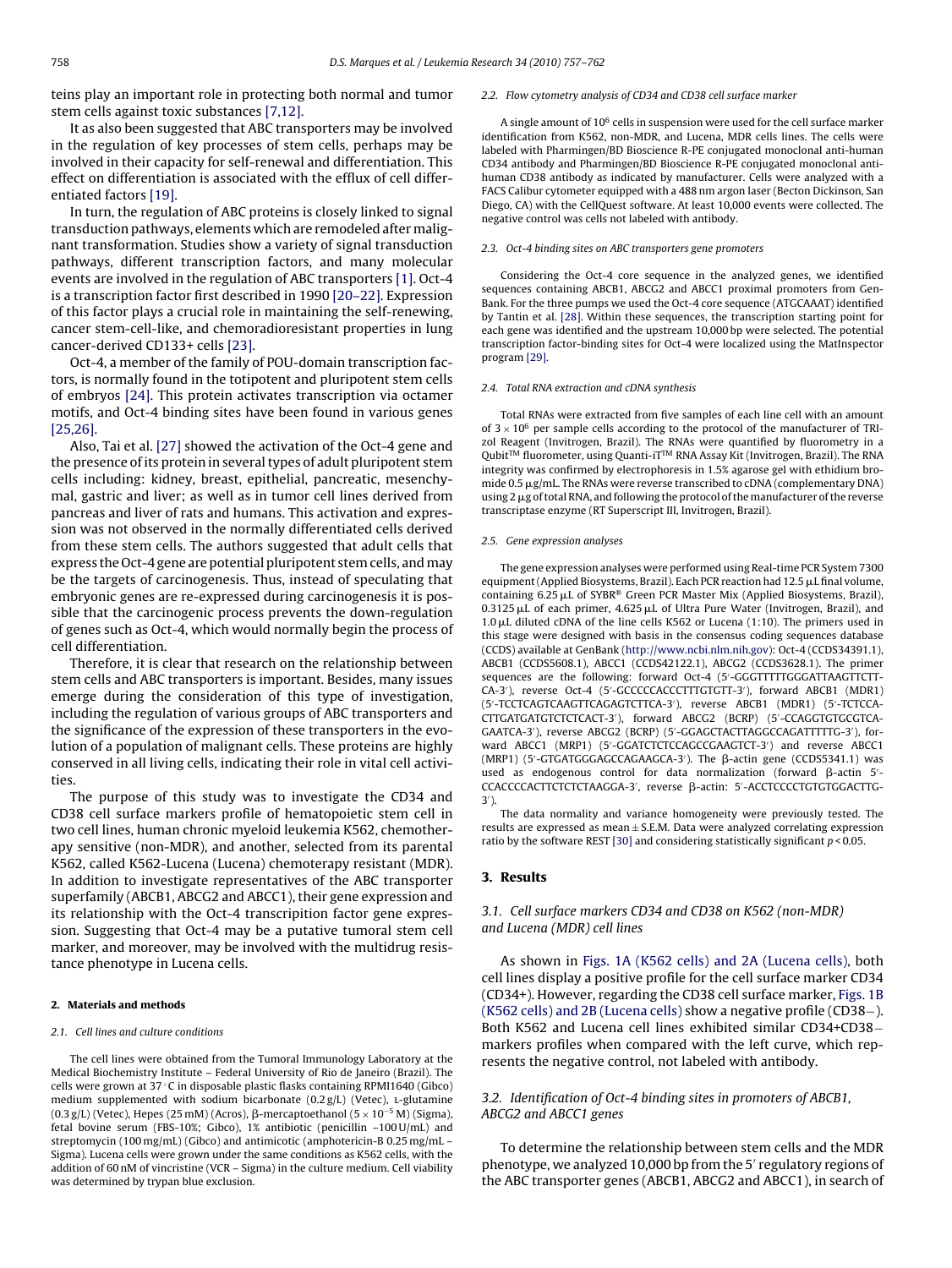<span id="page-2-0"></span>

**Fig. 1.** FACS analysis of CD34 and CD38 cell surface markers on K562 cells. (A) CD34+ cells. (B) CD38− cells. The negative control (left curve) was cells not labeled with antibody.



**Fig. 2.** FACS analysis of CD34 and CD38 cell surface marker on Lucena cells. (A) CD34+ cells. (B) CD38− cells. The negative control (left curve) was cells not labeled with antibody.

Oct-4 binding sites. In all three gene promoters analyzed we found Oct-4 binding sites, been two core sequences in ABCB1 and ABCG2 and only one in ABCC1 (Table 1).

## 3.3. Gene expression: Oct-4 and ABC transporters on K562 (non-MDR) and Lucena (MDR) cell lines

The results for Oct-4 gene expression are shown in Fig. 3. The Lucena cells (MDR) proved to be a putative tumoral stem-like cell profile since these cells showed a significant 3-fold induction of this stem cell marker compared as K562 cell line.

In addition, we investigated these same cell lines with regard gene expression of some members of ABC transporters superfamily. [Fig. 4A](#page-3-0) shows the result that follows the ABCB1 (MDR1) gene over-expression with an amount of 1400-fold induced in the Lucena cells when compared with its parental K562. Also the ABCB1 gene expression was just significantly higher in Lucena cells. The data shown in [Fig. 4B](#page-3-0) displays a similar profile for the ABCG2 transporter in the cell lines due to increased in the induction of this gene. The Lucena cell line showed an induction of approximately 4-fold in the gene expression of this transporter compared to K562 cells. More-

#### **Table 1**

Analysis of the Oct-4 core sequences in the promoters of the ABC transporters superfamily (ABCB1, ABCG2 and ABCC1).

| Promoter    | Position           | Strand |
|-------------|--------------------|--------|
| ABCB1(MDR1) | $-3949$ to $-3956$ | $(-)$  |
|             | $-4038$ to $-4045$ | $(-)$  |
| ABCG2(BCRP) | $-5698$ to $-5705$ | $(+)$  |
|             | $-6895$ to $-6902$ | $(-)$  |
| ABCC1(MRP1) | $-6712$ to $-6719$ | $(-)$  |



**Fig. 3.** Relative gene expression of Oct-4 in K562 (non-MDR) and Lucena (MDR) cell lines. Different letters show significant difference between means of each group  $(p < 0.05)$ .

over, [Fig. 4C](#page-3-0) shows that the ABCC1 transporter displays a significant difference in gene expression in these two lines but this difference was not very large regarding this transporter. The Lucena cells exhibited an ABCC1 gene expression slightly 1.5-fold induced when compared to K562 cell line. All results were statistically different.

The summary of all results are presented in Table 2.

## **Table 2**

Molecular profile to CD34 and CD38 (hematopoietic stem cell markers), Oct-4 (tumoral stem cell marker) and ABCB1, ABCG2 and ABCC1 transporters in K562 (non-MDR) and Lucena (MDR) cell lines (LMC).

| LMC            | CD34 | CD38 | $Oct-4$ | ABCB1        | ABCC1       | ABCG <sub>2</sub> |
|----------------|------|------|---------|--------------|-------------|-------------------|
| K562<br>Lucena |      |      | 3x      | $1400\times$ | $1.5\times$ | $4\times$         |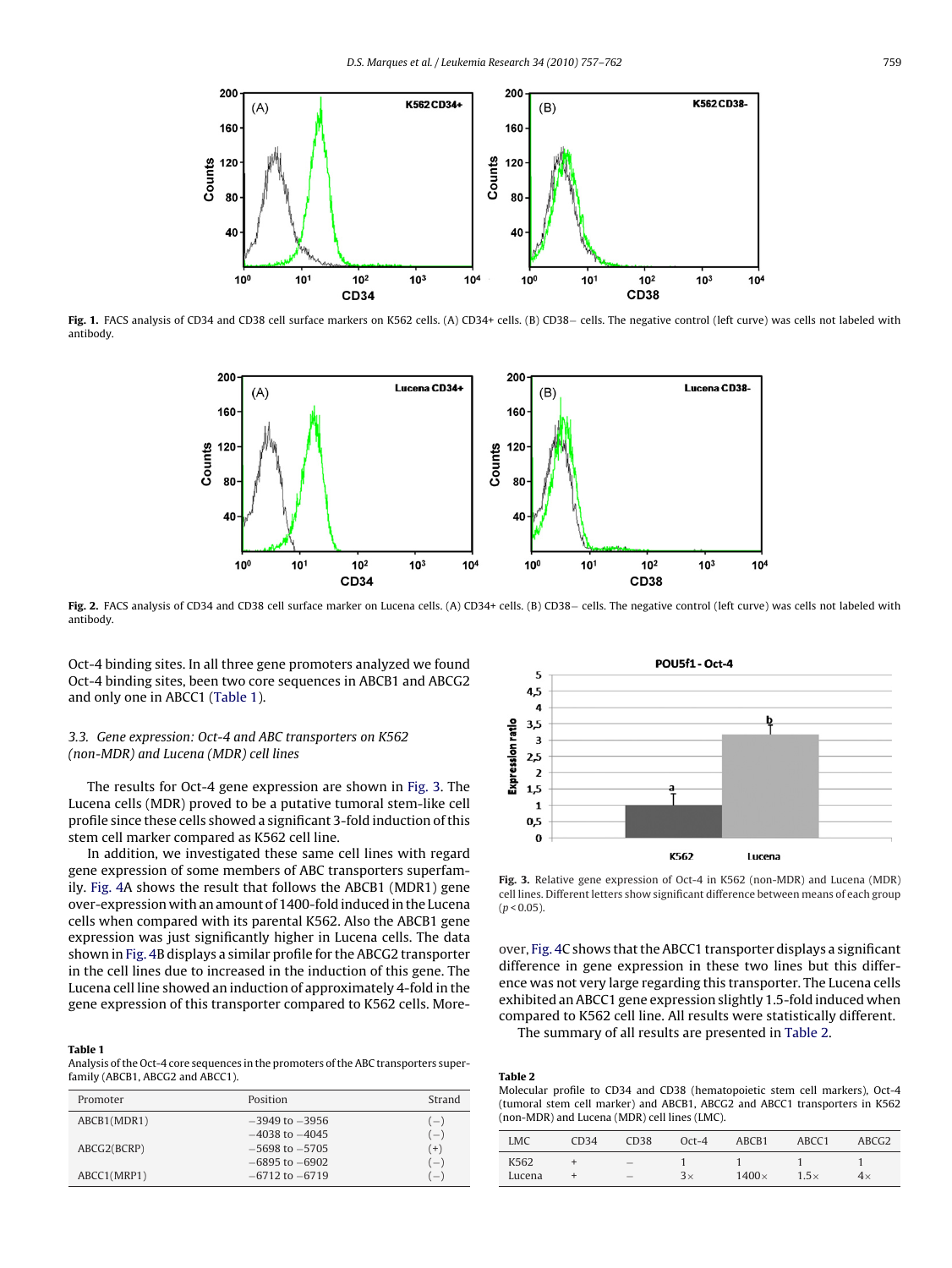<span id="page-3-0"></span>

**Fig. 4.** Relative gene expression of ABC transporters in K562 (non-MDR) and Lucena (MDR) cell lines. (A) ABCB1 (MDR1). (B) ABCG2 (BCRP). (C) ABCC1 (MRP1). Different small letters show significant differences between means of each group ( $p < 0.05$ ).

## **4. Discussion**

Given the general acceptance of CD34 as a cell surface marker for hematopoietic stem cells, our purpose was to test the hypothesis that leukemic cells might also express the CD34 marker. This question was generated by the observation that some cancer cells expressed CD34 as identified by Kubonishi et al. [\[31\], w](#page-4-0)ho established leukemic stem cell (Ph1+, CD34+) in chronic myeloid leukemia (CML). The surface phenotype of human hematopoietic stem cells has been defined as being CD34+CD38− [\[15,32,33\],](#page-4-0) which is in agreement with our results, as both K562 and Lucena cell lines showed a CD34+CD38− cell surface marker profile.

The similar CD34+CD38− profile displayed by K562 and Lucena cells is not consistent with the idea that CD38− is unique for the MDR phenotype, since K562 (non-MDR) as well as Lucena (MDR) cell lines demonstrated the same result [\(Figs. 1B and 2B\).](#page-2-0) Until this work, data comparing the expression of markers of multidrug resistance in these cell lines were limited to Pgp, and its over-expression in Lucena cells and its absence in K562 cells [\[34\].](#page-4-0)

Considering the MDR phenotype, it is difficult to explain the CD34+CD38− phenotype of the K562 line. However, it is important to consider that this study also assessed the expression of two additional genes related to resistance and that, although they exhibit a lower expression than the ABCB1 gene expression exhibited by Lucena cells, the ABCC1 and ABCG2 genes are present in K562 and Lucena cells.

Another consideration is that these results suggest the maintenance of MDR phenotype of Lucena cells may be linked to certain agents such as ultraviolet radiation, even when Pgp is altered [\[35\].](#page-4-0) That particular study did not investigate the existence of other MDR proteins in the Lucena line. From our present work, it is possible to suggest that the protein encoded by the ABCG2 gene may also be involved in the resistance phenotype in Lucena cells. As well, it is possible to suggest that a direct correlation between the CD38− marker and the MDR phenotype may not exist in these cells.

This work demonstrates that a difference exists in the gene expression profile between K562 and Lucena cell lines with regard to the Oct-4 transcription factor. Our results show a higher induction of the Oct-4 gene expression in Lucena cells as compared to K562 cells. It has been reported that the Oct-4 gene and Oct-4 protein are expressed in several adult pluripotent stem cells, as well as in several human and rat tumor cells [\[27\]. T](#page-4-0)herefore, cells expressing the Oct-4 gene, such as the Lucena cell line, are potential pluripotent stem cells that may possess a greater invasive capacity. Additionally, the fact that the Lucena cells displayed a higher Oct-4 gene expression compared to K562 cells, is in accordance with that which has recently been demonstrated in lung cancer LC-CD133+ cells, which display a higher Oct-4 expression with the ability to self-renew, plus possesses proliferative potential, and chemoradiotherapy resistance [\[23\]. T](#page-4-0)he authors suggested that these abilities are regulated by the activation of Oct-4 gene expression.

The MDR phenotype is quite complex and not fully understood. The regulation of stem cell biology by ABC transporters has emerged as an important new field of investigation. In light of these findings, it is critical to characterize this family of proteins in leukemic cell lines as putatives tumoral stem-like cells resistant. Our results suggest that ABCB1 may be responsible for several functional differences between the K562 and Lucena cell lines, due to the possible Oct-4 participation in provoking changes in Pgp expression in the Lucena cell line.

ABCG2 was subsequently identified and characterized as a novel stem cell transporter in human cells [\[36\].](#page-4-0) ABCG2 appears to be highly expressed in phenotypically defined populations of primitive hematopoietic stem cells [\[37\]. T](#page-5-0)he same was observed in this work where a high level of ABCG2 gene expression in Lucena cells was observed as compared to K562 cells.

Recently, it has been shown that hematopoietic stem cells express a significant number of different transporters from the ABC family [\[17\], w](#page-4-0)hich encourages us to suggest that K562 and Lucena cells are pluripotent leukemic stem cell lines, and these cell lines assume features concerning the tumoral stem-like cells resistant from blastic phase of CML.

The two ABC transporter-encoding genes that have been studied most extensively in stem cells are ABCB1 and ABCG2 [\[36–38\].](#page-4-0) Along with ABCC1, they represent the three principal multidrug resistance genes that have been identified in tumor cells [\[6,39\].](#page-4-0) Thus, this work emphasizes that Lucena revealed a putative profile of tumoral stem-like cells by exhibiting a high ABCB1 and ABCG2 gene expression in conjunction with a lower induction of ABCC1 gene expression. Also, these MDR cells showed a high Oct-4 gene induction, suggesting that Oct-4 expression may be a possible key regulator for ABCB1, ABCG2 and ABCC1 transporters.

It is also possible that the resistance phenotype developed by Lucena cells is determined by ABC transporter expression which was probably activated by the induction of the Oct-4 transcription factor, such as demonstrated in [Table 1.](#page-2-0) The ABCB1, ABCG2 and ABCC1 transporters exhibit binding sites (octamer-ATGCAAAT) for the Oct-4 transcription factor. The presence of these binding sites in the gene promoter of these transport proteins suggests that the transporter regulation pathways may be initiated at the Oct-4 recognized binding sites. However, the presence of Oct-4 alone is not always sufficient for induction of transporter genes. Transporter expression levels are often dependent upon Oct-4 interactions with other transcription factors. In fact, some regions termed multiple transcription factor-binding loci (MTLs) were bound by several factors [\[40\]. S](#page-5-0)pecifically, clusters of Oct-4, NANOG and SOX2 are known to cooperate in the regulation of the mouse embryonic stem cell transcriptome [\[41\]. T](#page-5-0)he super-expression of ABCB1 could suggest that ABCB1 has a greater number of specific Oct-4 core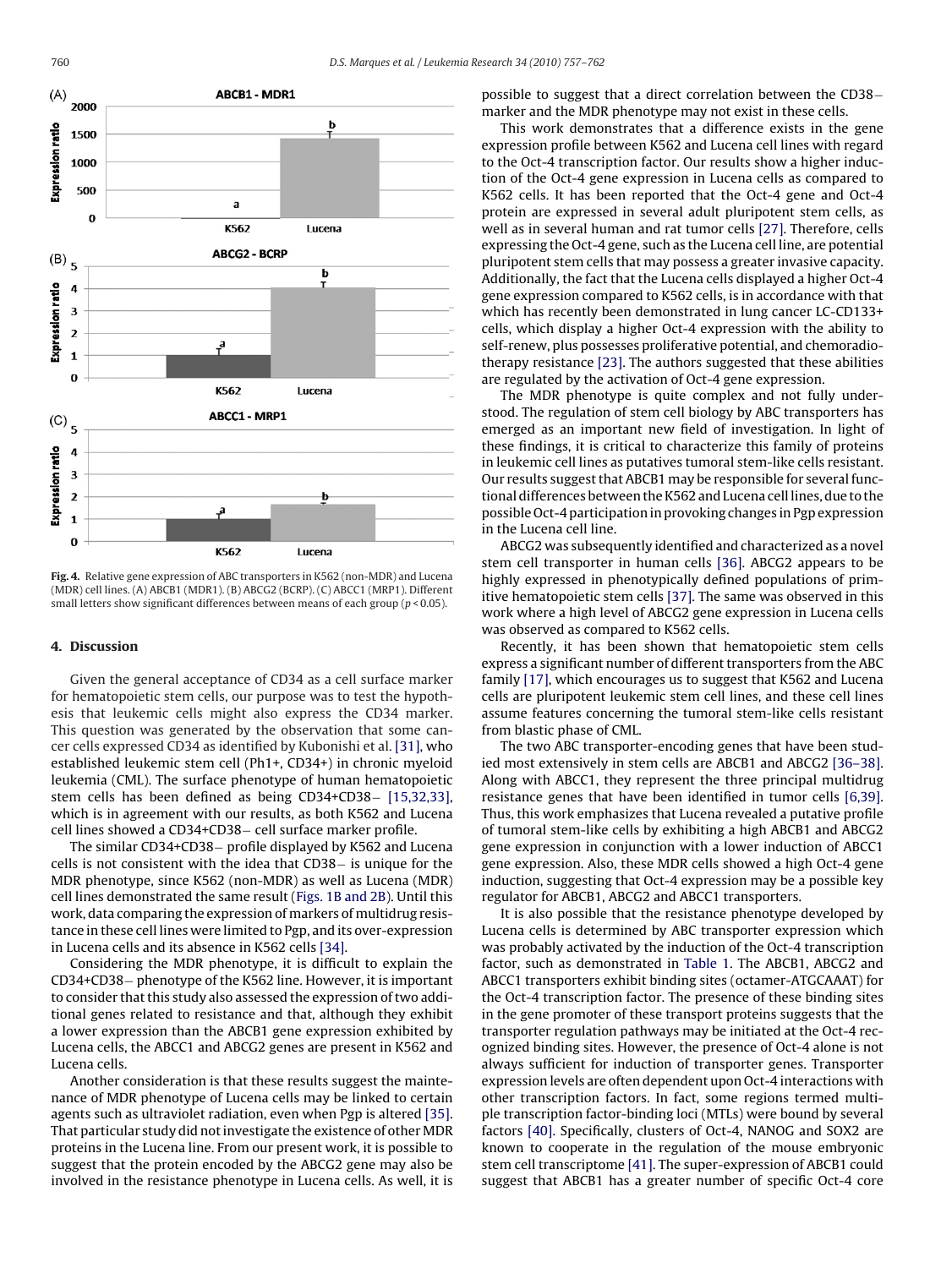<span id="page-4-0"></span>sequence binding sites. However, the present study indicates that both genes possess only two Oct-4 core sequence binding sites ([Table 1\),](#page-2-0) suggesting that the ABCB1 super-expression might be explained by a possible relationship between Oct-4 and other transcription factors, such as the complex Sox-Oct [\[42\].](#page-5-0) Research into interactions surrounding the Oct-4 transcription factor and its binding sites are necessary to better understand its role in the MDR phenotype.

The existence of tumoral stem-like cells may explain why anticancer therapies may not completely eradicate tumors, which, in turn, assures eventual recurrences [\[43\].](#page-5-0) The identification and possible manipulation of the tumoral signaling pathways represent a possible means to confront the development of leukemia. Moreover, the phenotypic identification of tumoral cells by marker expression may be an important diagnostic methodology. This work provides a molecular basis for further studies that seek the reversal of the chemotherapeutic resistance phenotypes.

#### **5. Conclusions**

The profiles displayed by the two blastic phase CML cell lines are summarized and presented in [Table 2.](#page-2-0) Both lines exhibit the CD34+CD38− cell surface marker profile and may be considered to be hematopoietic stem cells. The CD38 phenotype is not related with the MDR phenotype in this leukemia. The prominent feature appears to be the concomitance of Oct-4 gene expression and ABC transporter expression.

The Lucena cells may be considered as a putative tumor stemlike cell, and perhaps also K562 may be considered as such. The expression of the Oct-4 transcription factor in the K562 cells suggests that this cell line is somewhat compromised with respect to some hematopoietic signaling pathways, while the Lucena cell line may have greater plasticity and the ability to differentiate into other cell types that are unrelated to hematopoietic lines. The higher expression of Oct-4 in Lucena cells and the presence of binding sites of this transcription factor in the promoter region of the transport proteins provides evidence of its relationship with the MDR phenotype in these leukemic stem cells (K562 and Lucena – LMC).

## **Conflicts of interest statement**

The authors have no conflict of interest.

#### **Acknowledgments**

We thank Nance Beyer Nardi (Departamento de Genética, Universidade Federal do Rio Grande do Sul, Porto Alegre, RS, Brazil) for helpful with the FACS analysis. This work was supported by the Brazilian agencies: Conselho Nacional de Desenvolvimento Científico e Tecnológico and Coordenação de Aperfeicoamento de Pessoal de Nível Superior.

### **References**

- [1] Stavrovskaya AA, Stromskaya TP. Transport proteins of the ABC family and multidrug resistance of tumor cells. Biochemistry 2008;73:592–604.
- [2] Gottesman MM, Pastan I. Biochemistry of multidrug resistance mediated by the multidrug transporter. Annu Rev Biochem 1993;62:385–427.
- [3] Higgins CF. Multiple molecular mechanisms for multidrug resistance transporters. Nature 2007;446:749–57.
- [4] Szakacs G, Paterson JK, Ludwig JA, Booth Genthe C, Gottesman MM. Targeting multidrug resistance in câncer. Nat Rev Drug Discov 2006;5:219–34.
- [5] Neyfakh AA. Use of fluorescent dyes as molecular probes for the study of the multidrug resistance. Exp Cell Res 1988;174:168–76.
- [6] Dean M, Rzhetsky A, Allikmets R. The human ATP binding cassete (ABC) superfamily. Genome Res 2001;11:1156–66.
- [7] Dean M, Fojo T, Bates S. Tumour stem cells and drug resistance. Nat Rev Cancer  $2005:5:275-84$
- [8] Tan BT, Park CY, Ailles LE, Weissman IL. The cancer stem cell hypothesis: a work in progress. Lab Invest 2006;86:1203–7.
- [9] Wicha MS, Liu S, Dontu G. Cancer Stem Cells: an old idea—a paradigm shift. Cancer Res 2006;66:1883–90.
- [10] Lapidot T, Sirard C, Vormoor J, Murdoch B, Hoang T, Caceres-Cortes J, et al. A cell initiating human acute myeloid leukaemia after transplantation into SCID mice. Nature 1994;367:645–8.
- [11] Bonnet D, Dick JE. Human acute myeloid leukemia is organized as a hierarchy that originates from a primitive hematopoietic cell. Nat Med 1997;3:730–7.
- [12] Raaijmakers MH. ATP-binding-cassette transporters in hematopoietic stem cells and their utility as therapeutical targets in acute and chronic myeloid leukemia. Leukemia 2007;21:2094–102.
- [13] Zhou S, Morris JJ, Barnes Y, Lan L, Schuetz JD, Sorrentino BP. Bcrp1 gene expression is required for normal numbers of side population stem cells in mice, and confers relative protection to mitoxantrone in hematopoietic cells in vivo. Proc Natl Acad Sci USA 2002;99:12339–44.
- [14] Costello RT, Mallet F, Gaugler B, Sainty D, Arnoulet C, Gastaut JA, et al. Human acute myeloid leukemia CD34+/CD38− progenitor cells have decrease sensitivity to chemoteraphy and Fas-indiced apoptosis, reduced immunogenicity, and impaired dendritic cell transformation capacities. Cancer Res 2000;60(16):4403–11.
- [15] Berardi A, Wang A, Levine J, Lopez P, Scadden D. Functional isolation and characterizations of human hematopoietic stem cells. Science 1995;267:104–8.
- [16] Chaudhary PM, Roninson IB. Expression and activity of P glycoprotein, a multidrug efflux pump in human hematopoietic stem cells. Cell 1991;66: 85–94.
- [17] Zhou S, Schuetz JD, Bunting KD, Colapietro AM, Sampath J, Morris JJ, et al. The ABC transporter Bcrp1/ABCG2 is expressed in a wide variety of stem cells and is a molecular determinant of the side-population phenotype. Nat Med 2001;7:1028–34.
- [18] De Grouw EP, Raaijmakers MH, Boezeman JB, van der Reijden BA, van de Locht LT, de Witte TJ, et al. Preferential expression of a high number of ATP binding cassette transporters in both normal and leukemic CD34+CD38− cells. Leukemia 2006;20:750–4.
- [19] Good JR, Kuspa A. Evidence that a cell-type-specific efflux pump regulates cell differentiation in dictyostelium. Dev Biol 2000;220:53–61.
- [20] Okamoto K, Okazawa H, Okuda A, Sakai M, Muramatsu M, Hamada H. A novel octamer binding transcription factor is differentially expressed in mouse embryonic cells. Cell 1990;60:461–72.
- [21] Schöler HR, Ruppert S, Suzuki N, Chowdhury K, Gruss P. New type of POU domain in germ line-specific protein Oct-4. Nature 1990;344:435–9.
- [22] Rosner MH, Vigano MA, Ozato K, Timmons PM, Poirier F, Riqby PW, et al. A POUdomain transcription factor in early stem cells and germ cells of themammalian embryo. Nature 1990;345:686–92.
- [23] Chen Y-C, Hsu H-S, Chen Y-W, Tsai T-H, How C-K, Wang C-Y, et al. Oct-4 expression maintained cancer stem-like properties in lung cancer-derived CD-133 positive cells. PLoS ONE 2008;3(7):e2637.
- [24] BoianiM, Scholer HR. Regulatory networks in embryo-derived pluripotent stem cells. Nat Ver Mol Cell Biol 2005;6:872–84.
- [25] Lamb KA, Rizzino A. Effects of differentiation on the transcriptional regulation of the FGF-4 gene: critical roles played by a distal enhancer. Mol Reprod Dev 1998;51:218–24.
- [26] Kraft HJ, Mosselman S, Smits HA, Hohenstein P, Piek E, Chen Q, et al. Oct-4 regulates alternative platelet-derived growth factor alpha receptor gene promoter in human embryonal carcinoma cells. J Biol Chem 1996;271:12873–8.
- [27] Tai MH, Chang CC, Olson LK, Tosko JE. Oct-4 expression in adult human stem cells: evidence in support of the stem cell theory of carcinogenesis. Carcinogenesis 2005;26:495–502.
- [28] Tantin D, Gemberling M, Callister C, Fairbrother WG. High-throughput biochemical analysis of in vivo location data reveals novel distinct classes of POU5F1(Oct4)/DNA complexes. Genome Res 2008;18(4):631–9.
- [29] Quandt K, Frech K, Karas H, Wingender E, Werner T. MatInd and matInspector: new fast and versatile tools for detection of consensus matches in nucleotide sequence data. Nucleic Acids Res 1995;23:4878–84.
- [30] Fielding RT. Architectural styles and the design of network-based software architectures. Irvine: University of California; 2000.
- [31] Kubonishi I, Takeuchi S, Uemura Y, Kamioka M, Asahi Y, Ohtsuki Y, et al. Direct transplantation of chronic myelogenous leukemia cells into nude mice and establishment of a leukemic stem cell (Ph1+, CD34+) line dependent on mouse boné marrow stromal cells in vitro. Jpn J Cancer Res 1995;86(5): 451–9.
- [32] Huang S, Terstappen L. Lymphoid and myeloid differentiation of single human CD34+, HLA-DR+, CD38− hematopoietic stem cells. Blood 1994;83: 1515–26.
- [33] Petzer AL, Hogge DE, Landsdorp PM, Reid DS, Eaves CJ. Self-Renewal of primitive human hematopoietic cells (long-term-culture- Initiating cells) in vitro and their expansion in defined medium. Proc Natl Acad Sci USA 1996;93: 1470–4.
- [34] Rumjanek VM, Trindade GS, Wagner-Souza K, Meletti-de-Oliveira MC, Marques-Santos LF, Maia RC, et al. Multidrug resistance in tumour cells: characterisation of the multidrug resistant cell line K562-Lucena 1. Acad Br Ciências 2001;73(1):57–69.
- [35] Trindade GS, Farias SLA, Rumjanek VM, Capella MAM. Methylene blue reverts multidrug resistance: sensitivity of multidrug resistant cells to this dye and its photodynamic action. Cancer Lett 1999;151:161–7.
- [36] Doyle LA, Yang W, Abruzzo LV, Krogmann T, Gao Y, Rishi AK, et al. A multidrug resistance transporter from human MCF-7 breast cancer cells. Proc Natl Acad Sci USA 1998;95:15665–21567.